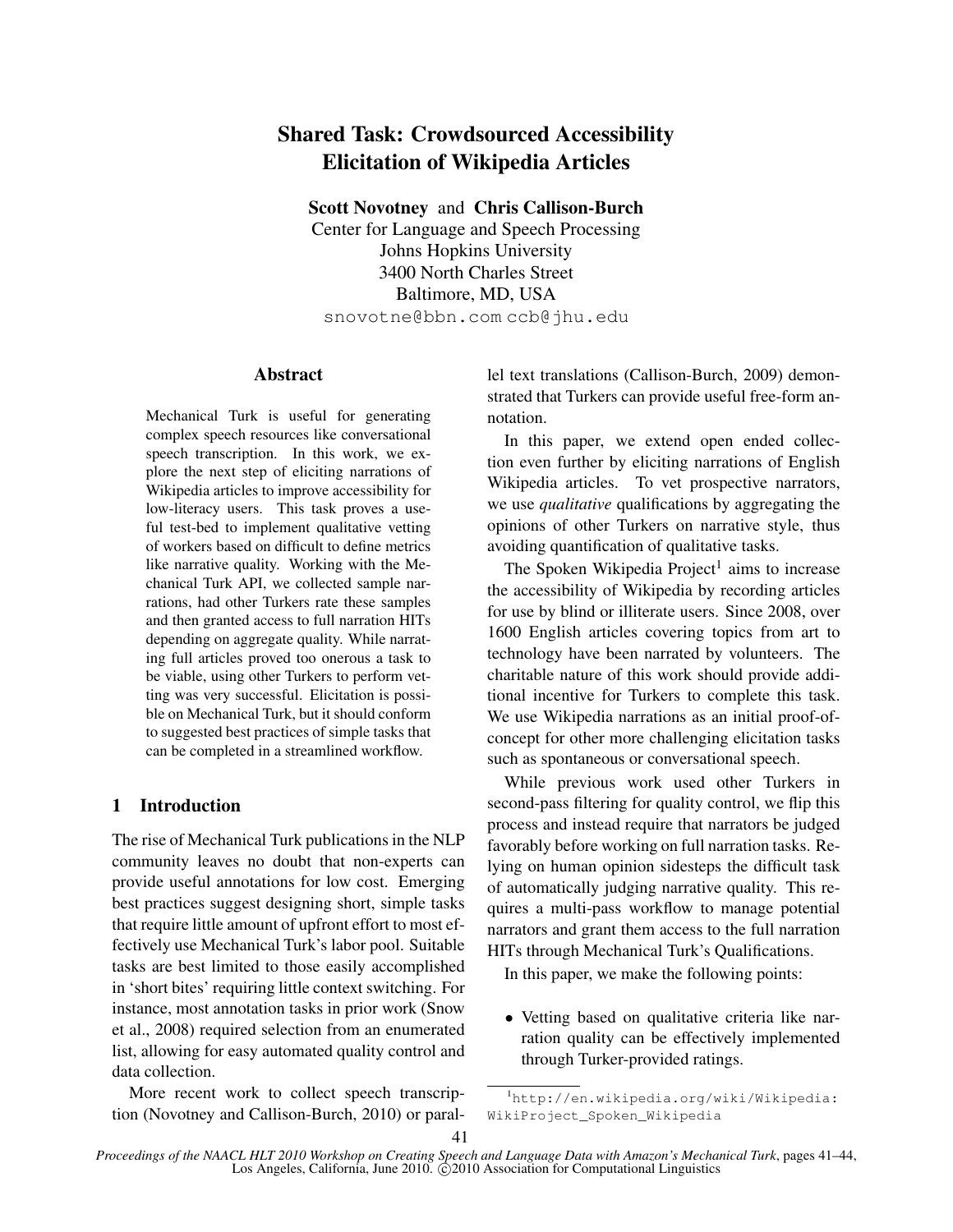- Narrating full articles is too complex and timeconsuming for timely task throughput - best practices are worth following.
- HITs should be streamlined as much as possible. Requiring Turkers to perform work outside of the web interface seemingly hurt task completion rate.

# 2 Prior Work

The research community has demonstrated that complex annotations (like speech transcription and elicitation) can be provided through Mechanical Turk.

Callison-Burch (2009) showed that Turkers could accomplish complex tasks like translating Urdu or creating reading comprehension tests.

McGraw et al. (2009) used Mechanical Turk to improve an English isolated word speech recognizer by having Turkers listen to a word and select from a list of probable words at a cost of \$20 per hour of transcription.

Marge et al. (2010) collected transcriptions of clean speech and demonstrated that duplicate transcription of non-experts can match expert transcription.

Novotney and Callison-Burch (2010) collected transcriptions of conversational speech for as little as \$5 / hour of transcription and demonstrated that resources are better spent annotating more data than improving data quality.

McGraw et al. (2010) elicited short snippets of English street addresses through a web interface. 103 hours were elicted in just over three days.

## 3 Narration Task

Using a python library for parsing Wikipedia<sup>2</sup>, we extracted all text under the  $\langle p \rangle$  tag as a heuristic for readable content. We ignored all other content like lists, info boxes or headings. Since we wanted to preserve narrative flow, each article was posted as one HIT, paying \$0.05 per paragraph. Articles averaged 40 paragraphs, so each HIT averaged \$2 in payment - some as little as \$0.25.

We provided instructions for using recording software and asked Turkers to record one paragraph at a time. Using Mechanical Turk's API,

we generated an XML template for each paragraph and let the Turker upload a file through the FileUploadAnswer form. The API supports constraints on file extensions, so we were able to require that all files be in mp3 format before the Turker could submit the work.

Mechanical Turk's API supports file requests through the GetFileUploadURL call. A URL is dynamically generated on Amazon's servers which stays active for one minute. We then fetched each audio file and stored them locally on our own servers for later processing.

Since these narrations are meant for public consumption and are difficult to quality control, we required prospective Turkers first qualify.

# 4 Granting Qualitative Qualifications

Qualifications are prerequisites that limit which Turkers can work on a HIT. A common qualification provided by Mechanical Turk is a minimum approval rating for a Turker, indicating what percentage of submitted work was approved. We created a qualification for our narration tasks since we wanted to ensure only those turkers with a good speaking voice would complete our tasks.

However, the definition of a "good speaking voice" is not easy to quantify. Luckily, this task is well suited to Mechanical Turk's concept of *artificial* artificial intelligence. Humans can easily decide a narrator's quality while automatic methods would be impractical. Additionally, we never define what a 'good' narration voice is, relying instead on public opinion.

#### 4.1 Workflow

We implemented the qualification ratings using the API with three different steps. Turkers who wish to complete the full narration HITs are first directed to a 'qualification' HIT with one sample paragraph paying \$0.05. We then use other Turkers to rate the quality of the narrator, asking them to judge based on speaking style, audio clarity and pronunciation.

- Post Qualification The narration qualification and full narration HITs are posted.
- Sample HIT A prospective narrator uploads a recording of a sample paragraph earning \$0.05.

<sup>2</sup> http://github.com/j2labs/wikipydia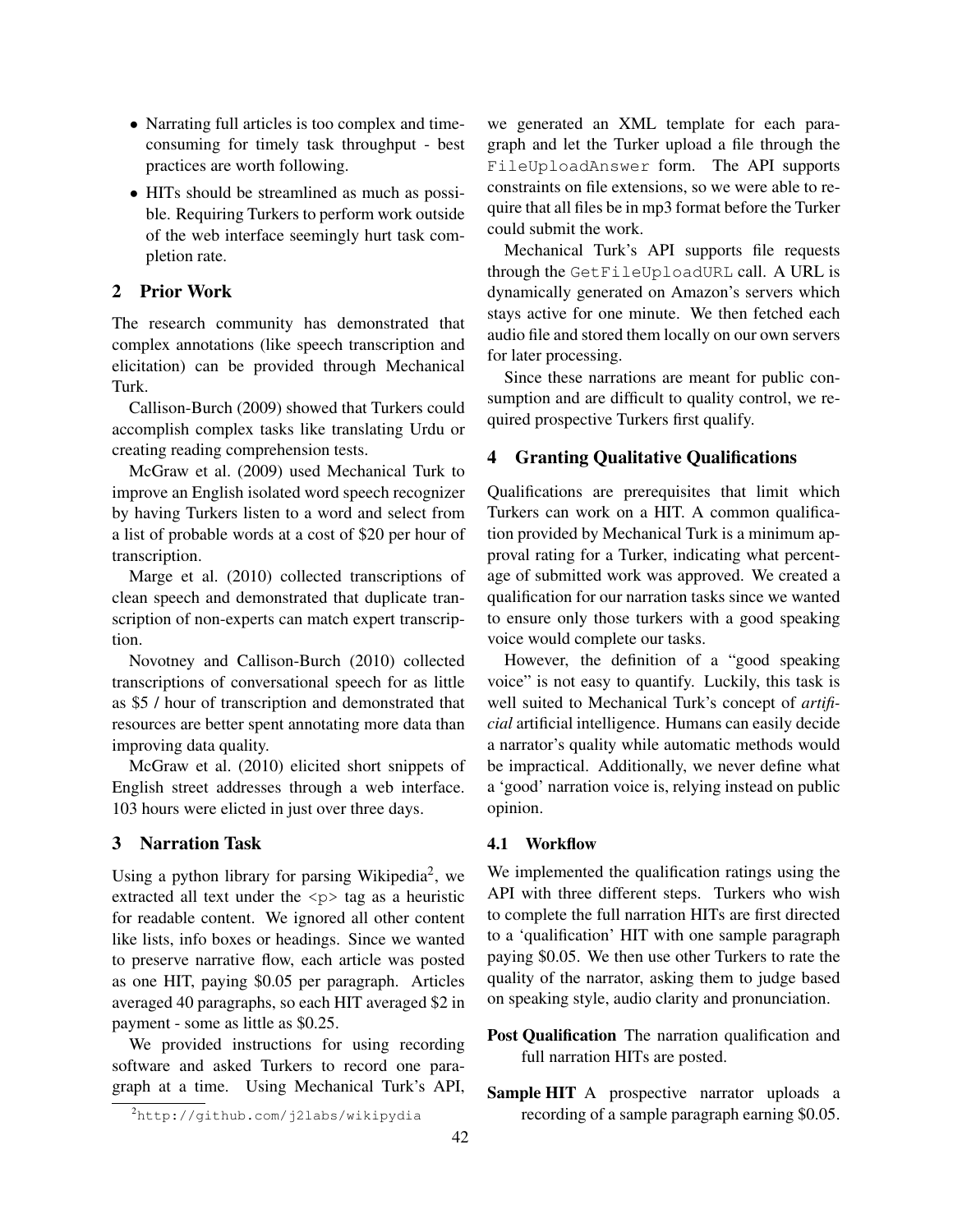The audio is downloaded and hosted on our web host.

- Rating HIT A HIT is created to be completed ten times. Turkers make a binary decision as to whether they would listen to a full article by the narrator and optionally suggest feedback.
- Grant Qualification The ten ratings are collected and if five or more are positive we grant the qualification. The narrator is then automatically contacted with the decision and provided with any feedback from the rating Turkers.

Although not straightforward, the API made it possible to dynamically create HITs, approve assignments, sync audio files and ratings,notify workers and grant qualifications. It does not, however, manage state across HITs, requiring us to implement our own control logic for associating workers with narration and rating HITs. Once implemented, managing the process was as simple as invoking three perl scripts a few times a day. These could easily be rolled into one background process automatically controlling the entire workflow.

## 4.2 Effectiveness of Turker Ratings

Thirteen Turkers submitted sample audio files over the course of a week. Collecting the ten ratings took a few hours per Turker. The average rating for the narrators was 7.5, with three of the thirteen being rejected for having a score less than 5. The authors agreed with the sentiment of the raters and feel that the qualification process correctly filtered out the poor narrators.

Below is a sample of the comments for an approved narrator and a rejected narrator.

This Turker was approved with 9/10 votes.

- *•* The narration was very easy to understand. The speaker's tone was even, well-paced, and clear. Great narration.
- Very good voice, good pace and modulation.
- *•* Very nice voice and pleasant to listen to. I would have guessed that this was a professional voice actor.

This Turker was rejected with 3/10 votes.

*•* Monotone voice, uninterested and barely literate. I would never listen to this voice for any length of time.

- *•* muddy audio quality; narrator has a tired and a very low tone quality.
- Very solemn voice didn't like listening to it.

## 5 Data Analysis

Of the thirteen qualified Turkers, only two went on to complete full narrations. This happened only after we shortened the articles to the initial five paragraphs and raised payment to \$0.25 per paragraph. While the audio was clear, both authors exhibited mispronunciations of domain-specific terms. For instance, one author narrating Isaac Newton mispronounced *Principia* with a soft *c* (/prinsipis/) instead of a hard *c* (/prinkipi>/) and *indices* as /indaisez/. Since the text is known ahead of time, one could include a pronunciation guide for rare words to assist the narrator.

The more disapointing result, however, is the very slow return of the narration task. Contrasting with the successful elicitation of (McGraw et al., 2010), two reasons clearly stand out.

First, these tasks were much too long in length. This was due to constraints we placed on collection to improve data quality. We assumed that multiple narrators for a single article would ruin the narrative flow. Since few workers were willing to complete five recordings, future work could chop each article into smaller chunks to be completed by multiple narrators. In contrast, eliciting spoken addresses has no need for continuity across samples, thus the individual HITs in (McGraw et al., 2010) could be much smaller.

Second, and more importantly, our HITs required much more effort on the part of the Turker. We chose to fully use Mechanical Turk's API to manage data and did not implement audio recording or data transmission through the browser. Turkers were required to record audio in a separate program and then upload the files. We thought the added ability to rerecord and review audio would be a plus compared to in-browser recording. In contrast, (McGraw et al., 2010) used a javascript package to record narrations directly in the browser window. While it was simple to use the API, it raised too much of a barrier for Turkers to complete the task.